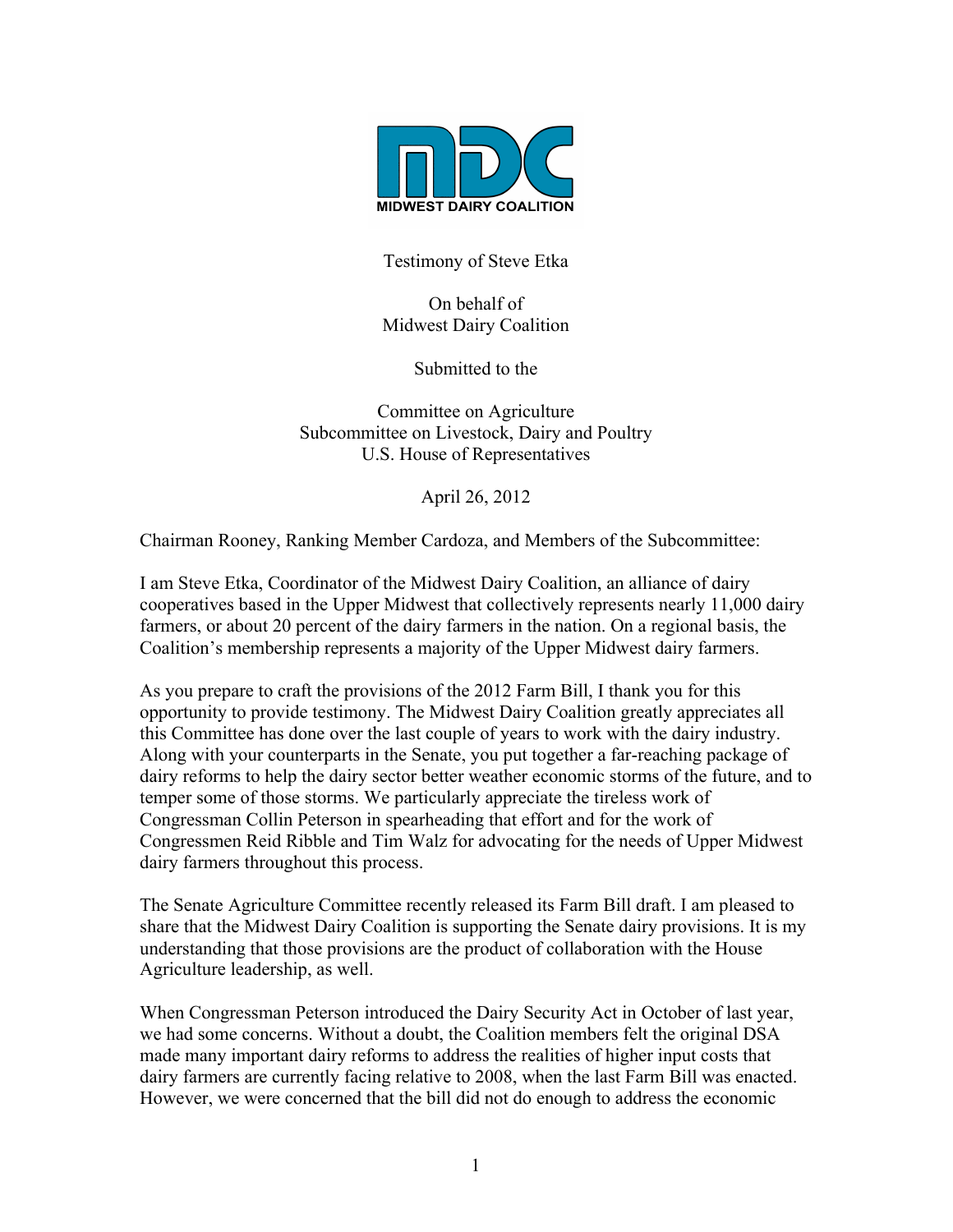needs of the majority of dairy farmers in the Upper Midwest, or to provide an adequate safety net for producers transitioning from the Milk Income Loss Contract (MILC) Program. Further, we were concerned that the federal milk marketing order provisions of the bill would exacerbate existing regional inequities of the current system, making matters worse instead of better.

I am very pleased that the House and Senate Agriculture Committee leadership worked with us, and others, in the dairy industry in support of changes to the original DSA legislation to address our concerns.

Specifically, we requested that:

- 1) the federal milk marketing order provisions be removed, and the package remain free of any FMMO provisions that artificially deflate the value of milk used for manufactured dairy products;
- 2) a two-tier premium structure be added to the Supplemental Margin Protection Program provisions, whereby there would be lower premiums for the first 4 million pounds of a producer's annual production. Not only would this reduce the cost of margin insurance for all participating dairy farmers, it would be particularly helpful in encouraging Midwest dairy producers to buy up to adequate margin protection levels, to help in the transition from the Milk Income Loss Contract (MILC) Program, which is eliminated under the base DSA bill.

We were very pleased to find that others in the dairy industry agreed with our concerns, and these changes are now part of the dairy package that is included in the Senate Farm Bill draft. We recognize that even the Senate dairy package is a work in progress, and that efforts are still underway to address changes in feed-cost calculations made as a result of recent changes in CBO scoring parameters. We look forward to continuing to work with both Committees as you seek to address this dynamic in a way that continues to provide a credible safety net for the nation's dairy producers**.** 

I would also like to mention the debate about the Stabilization provisions of the dairy package. The dairy industry in recent years has been plagued by milk price volatility. The wide swings in prices paid to dairy farmers have brutalized our producers. Under the leadership of National Milk Producers Federation, the industry came together to debate ways to address the volatility problem. The stabilization provisions that are included in the negotiated dairy package have been the source of much debate.

We have had very diverse opinions within the Midwest Dairy Coalition membership about growth management provisions. But like the rest of the dairy industry, the Coalition had to reach a compromise on the stabilization issue because of its importance within the overall reform package and the need to address price volatility. The voluntary nature of the current stabilization provisions, whereby producers who sign up for the subsidized margin protection program must also agree to participate in the stabilization program, helped forge a compromise. We are encouraged that the current dairy package